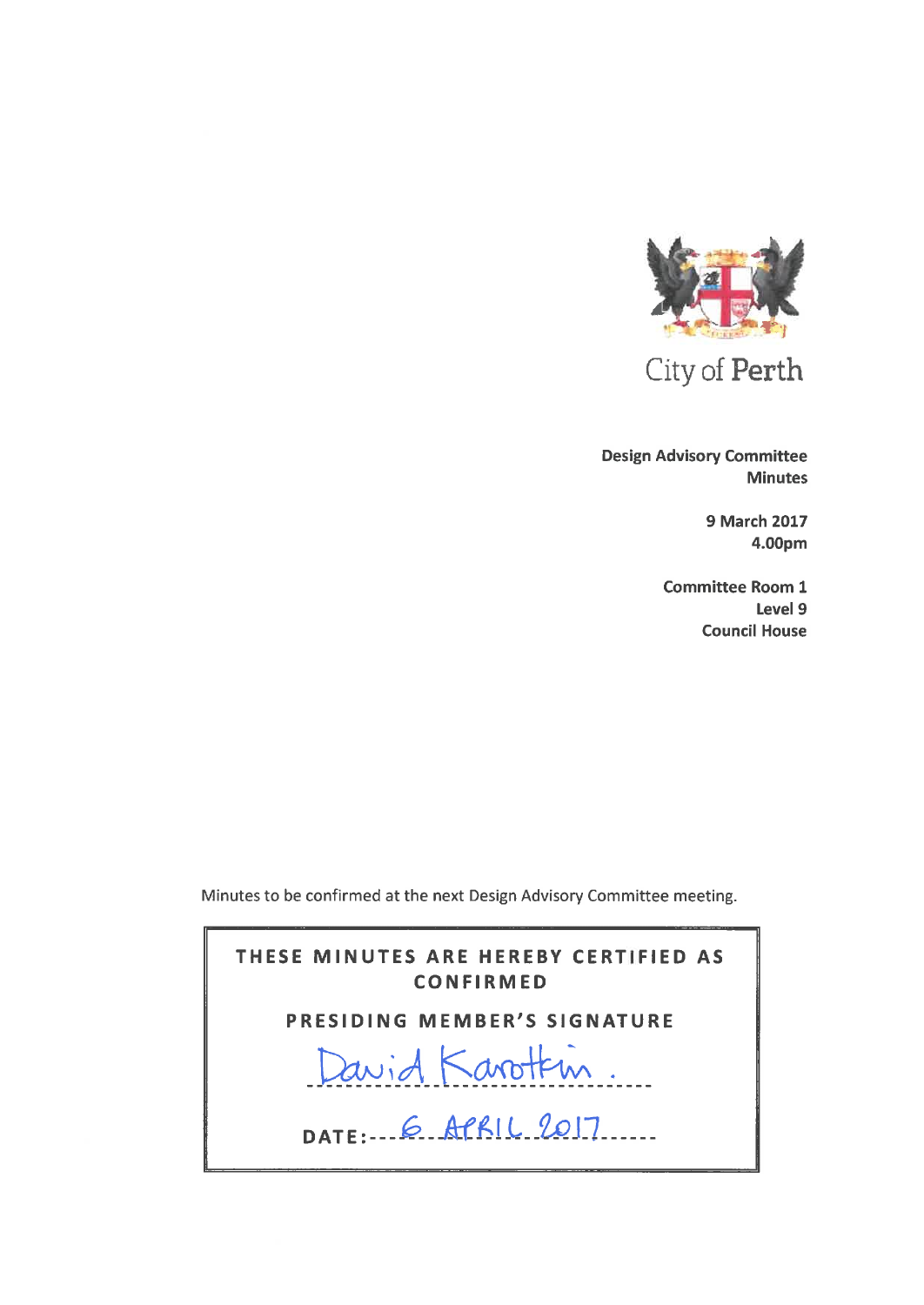Minutes of the Design Advisory Committee meeting of the City of Perth in Committee Room 1, Ninth Floor, Council House, 27 St Georges Terrace, Perth on Thursday, 9 March 2017.

## **Members in Attendance:**

| Mr Karotkin   |                          | <b>Presiding Member</b>                                          |
|---------------|--------------------------|------------------------------------------------------------------|
| Mr Mackay     |                          |                                                                  |
| Mr Sharp      |                          |                                                                  |
| Mr Warn       |                          |                                                                  |
| Mr Hobbs      |                          | Deputy for Mr Kerr                                               |
| Mr Smith      |                          | Deputy for Ms Barrenger                                          |
| Officers:     |                          |                                                                  |
| Ms Smith      |                          | Manager Development Approvals (Departed at<br>6.19 <sub>pm</sub> |
| Ms Trlin      |                          | Senior Planner                                                   |
| Ms Hancock    |                          | Senior Planning Officer                                          |
| Mr Colalillo  | $\overline{\phantom{0}}$ | Senior Planning Officer (Departed at 6.36pm)                     |
| Ms Rutigliano |                          | <b>Acting Governance Officer</b>                                 |
|               |                          |                                                                  |

#### **Guests:**

| Mr Lohman  | Rowe Group        |
|------------|-------------------|
| Mr Chong   | Rechitects        |
| Ms Cluer   | <b>SMA Design</b> |
| Mr Lees    | TPG + Place Match |
| Mr Gulland | Hassell           |
| Mr Duff    | Hassell           |

## **1. Declaration of Opening**

**4.01pm** The Presiding Member declared the meeting open.

## **2. Apologies and Members on Leave of Absence**

Ms Barrenger Mr Ciemitis Mr Kerr

## **3. Confirmation of Minutes – 8 December 2016**

*Moved by Mr Warn seconded by Mr Sharp*

*That the minutes of the meeting of the Design Advisory Committee held on 8 December 2016 be confirmed as a true and correct record.*

*(Cont'd)*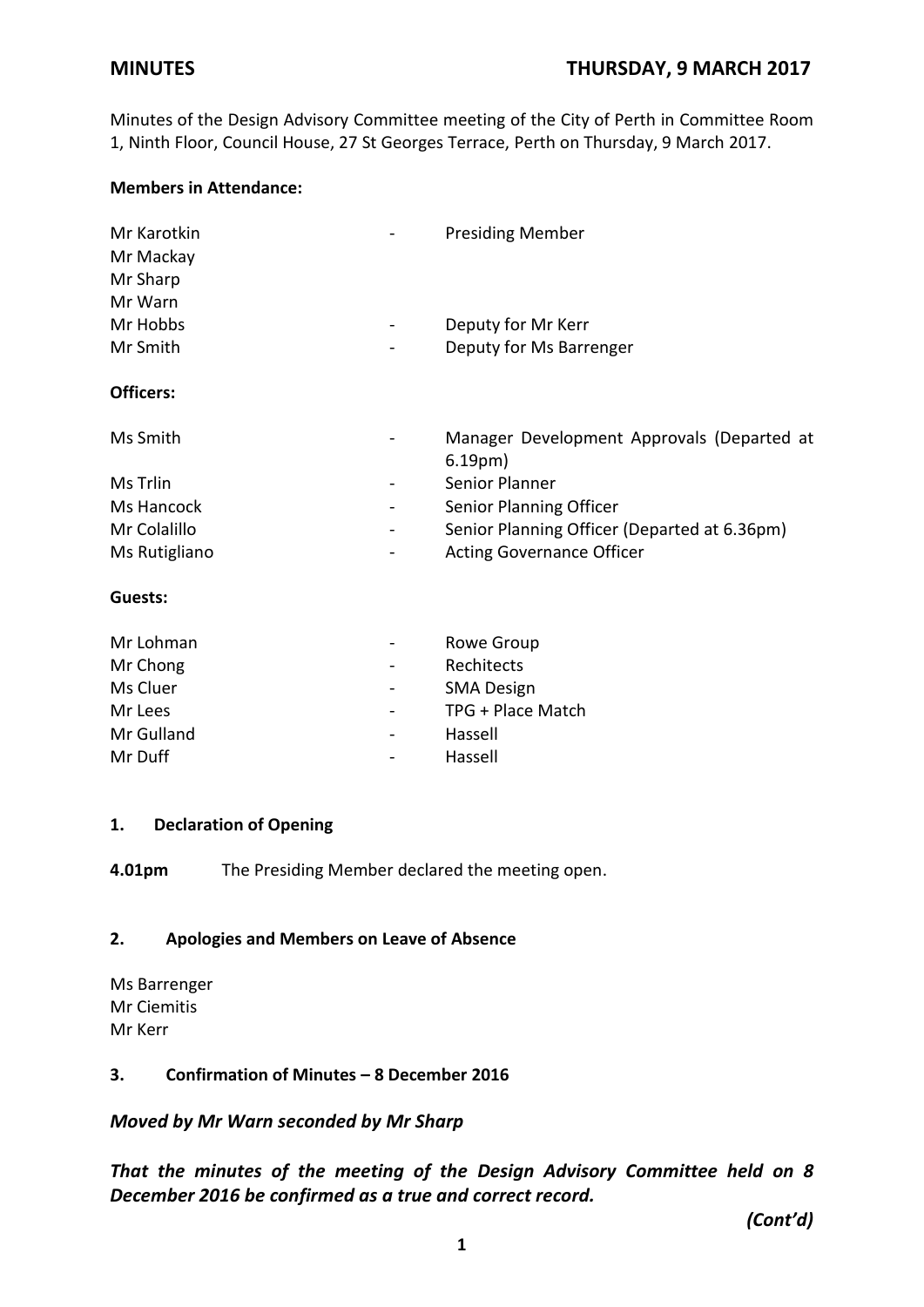# *The motion was put and carried*

# **The votes were recorded as follows:**

**For: Mr Hobbs, Mr Karotkin, Mr Mackay, Mr Sharp, Mr Smith and Mr Warn**

**Against: Nil**

- **4. Correspondence**
- Nil
- **5. Disclosures of Members' Interests**
- Nil

| <b>PRESENTATION:</b> | Agenda Item $6.1 - 78-80$ (Lots 1 And 2) Bennett Street, East<br>Perth - Proposed Eight Level Mixed-Use Development<br>Containing 38 Multiple Dwellings ('Residential'), 16 Serviced<br>Apartments ('Special Residential'), a Restaurant ('Dining')<br>Tenancy and 40 Car Parking Bays - Bonus and Transfer of Plot<br>Ratio |
|----------------------|------------------------------------------------------------------------------------------------------------------------------------------------------------------------------------------------------------------------------------------------------------------------------------------------------------------------------|
| 4.03pm               | The Senior Planning Officer, Mr Colalillo, commenced the<br>presentation and provided a brief overview of the proposed<br>development application. The Senior Planning Officer, Mr<br>Colalillo, then answered questions from the Design Advisory<br>Committee.                                                              |
| 4.14pm               | The presentation concluded.                                                                                                                                                                                                                                                                                                  |
| <b>DEPUTATION:</b>   | Agenda Item $6.1 - 78-80$ (Lots 1 And 2) Bennett Street, East<br>Perth - Proposed Eight Level Mixed-Use Development<br>Containing 38 Multiple Dwellings ('Residential'), 16 Serviced<br>Apartments ('Special Residential'), a Restaurant ('Dining')<br>Tenancy and 40 Car Parking Bays - Bonus and Transfer of Plot<br>Ratio |
| 4.15pm               | Mr Chong and Mr Lohman commenced the deputation and<br>provided a brief overview of the amendment to the<br>development application. Mr Chong and Mr Lohman then<br>answered questions from the Design Advisory Committee.                                                                                                   |
|                      |                                                                                                                                                                                                                                                                                                                              |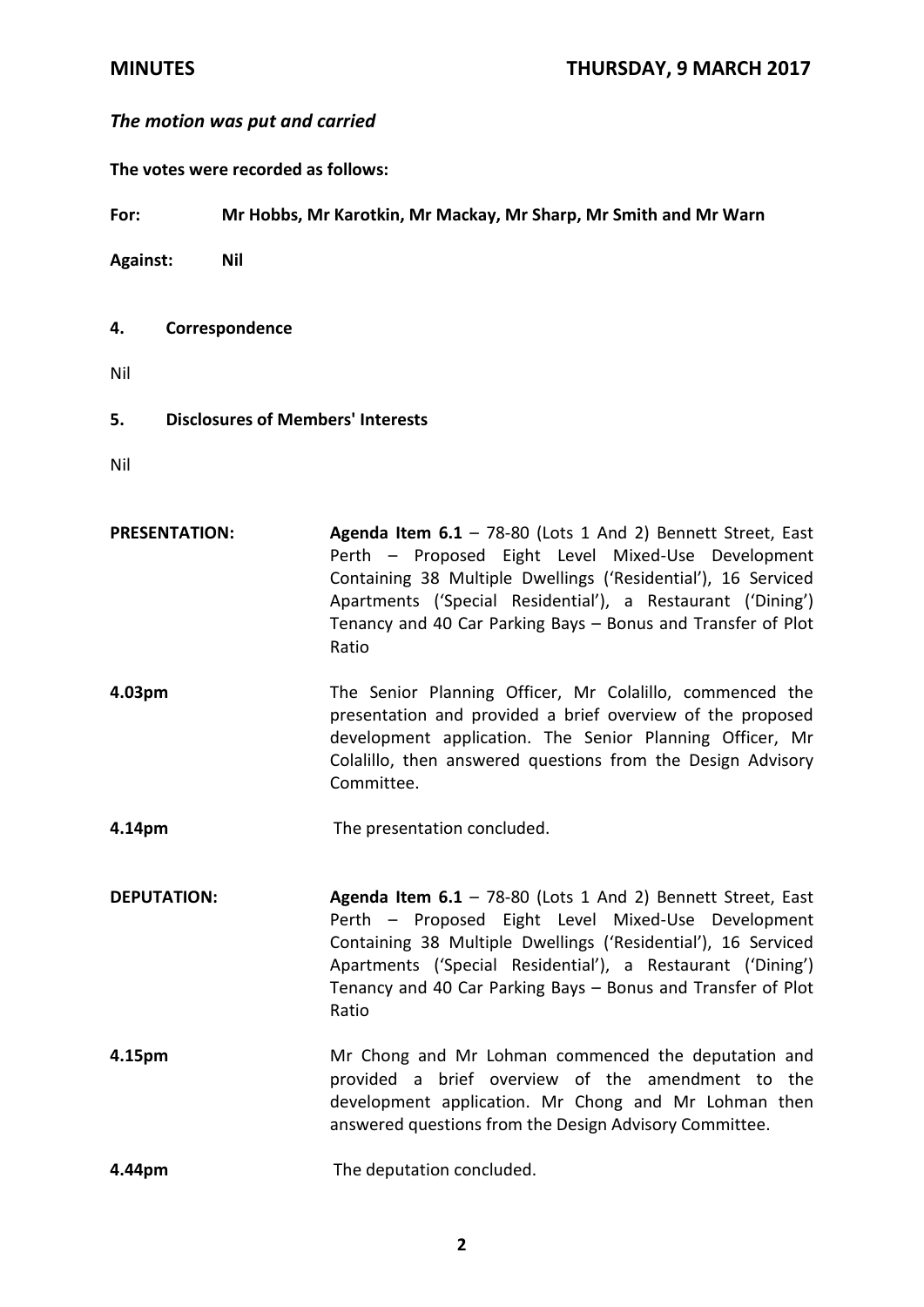- **PRESENTATION: Agenda Item 6.2 -** 103 (Lot 565) Riverside Drive and 115 (Lot 483) Terrace Road, Perth – Proposed Redevelopment of the Heritage Listed Former Pumping Station and Existing Amenities Building Within Langley Park
- **4.46pm** The Senior Planning Officer, Mr Colalillo commenced the presentation and provided a brief overview of the proposed development application. The Senior Planning Officer, Mr Colalillo then answered questions from the Design Advisory Committee.
- **4.53pm** The presentation concluded.
- **DEPUTATION: Agenda Item 6.2 -** 103 (Lot 565) Riverside Drive and 115 (Lot 483) Terrace Road, Perth – Proposed Redevelopment of the Heritage Listed Former Pumping Station and Existing Amenities Building Within Langley Park
- **4.55pm** Ms Cluer commenced the deputation and provided a brief overview of the proposed development application. Ms Cluer then answered questions from the Design Advisory Committee.
- **5.20pm** The deputation concluded.
- **PRESENTATION: Agenda Item 6.3 -** 250 (Lot 164) St Georges Terrace and 962 (Lot 162) and 943 (Lots 15 And 163) Hay Street Perth – Minor Amendments to the Approved Redevelopment of the Existing QV1 Public Plaza and the Construction of a 11-Level Mixed-Use Development (QV2) and a 17-Level Mixed-Use Development (QV3) Comprising of Office, Retail, Dining and Community Uses – Bonus Plot Ratio
- **5.22pm** The Senior Planning Officer, Ms Hancock, commenced the presentation and provided a brief overview of the proposed development application. The Senior Planning Officer, Ms Hancock, then answered questions from the Design Advisory Committee.
- **5.28pm** The presentation concluded.
- **DEPUTATION: Agenda Item 6.3 -** 250 (Lot 164) St Georges Terrace and 962 (Lot 162) and 943 (Lots 15 And 163) Hay Street Perth – Minor Amendments to the Approved Redevelopment of the Existing QV1 Public Plaza and the Construction of a 11-Level Mixed-Use Development (QV2) and a 17-Level Mixed-Use Development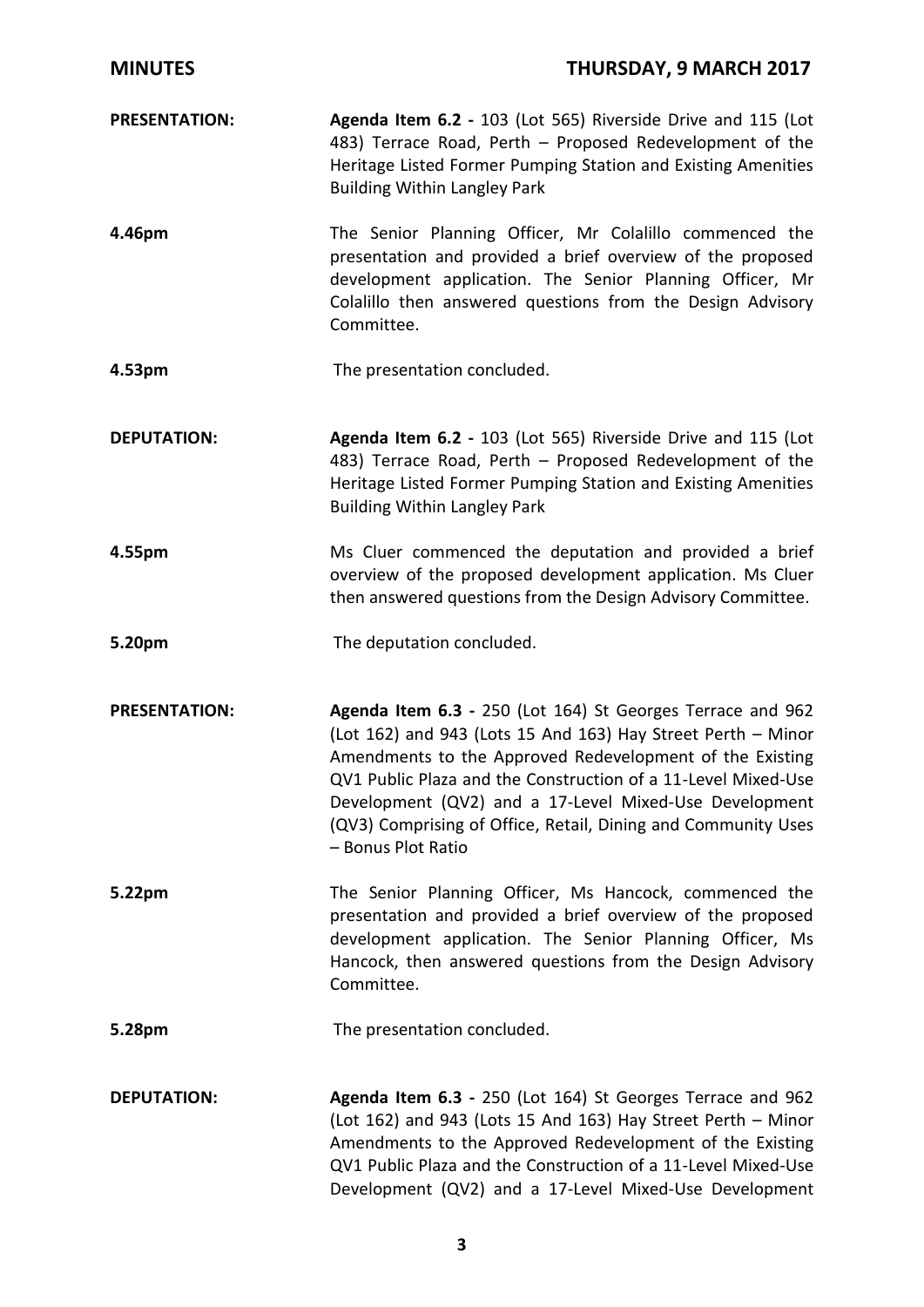(QV3) Comprising of Office, Retail, Dining and Community Uses – Bonus Plot Ratio

**5.30pm** Mr Lees, Mr Gulland and Mr Duff commenced the deputation and provided a brief overview of the amendments to the development application. Mr Lees, Mr Gulland and Mr Duff then answered questions from the Design Advisory Committee.

**5.56pm** The deputation concluded.

### **6. Reports**

- **6.02pm** The Senior Planner departed the meeting and re-entered at 6.05pm.
- **6.05pm** The Senior Planning Officer, Ms Hancock departed the meeting and reentered at 6.09pm.
- **Item 6.1 78-80 (Lots 1 And 2) Bennett Street, East Perth – Proposed Eight Level Mixed-Use Development Containing 38 Multiple Dwellings ('Residential'), 16 Serviced Apartments ('Special Residential'), a Restaurant ('Dining') Tenancy and 40 Car Parking Bays – Bonus and Transfer of Plot Ratio**

*Moved by Mr Warn, seconded by Mr Hobbs*

*That the Design Advisory Committee, having considered the revised design of the proposed eight level mixed-use development containing 38 multiple dwellings ('Residential'), 16 serviced apartments ('Special Residential'), a restaurant ('Dining') tenancy and 40 car parking bays at 78-80 (Lots 1 and 2) Bennett Street, East Perth, considers that the revised design is a poorly resolved and inadequate response to the design issues previously raised by the Committee and that the proposal would diminish the amenity of the locality and fails to meet the design standards expected for development in the city. In particular, the Committee notes the following design issues need to be further addressed:*

*1. resolution of the screening element to ensure that it appears as an integrated element of the development and that it positively contributes to the building and the streetscape and that it adequately screens the view to the car parking (particularly at night);*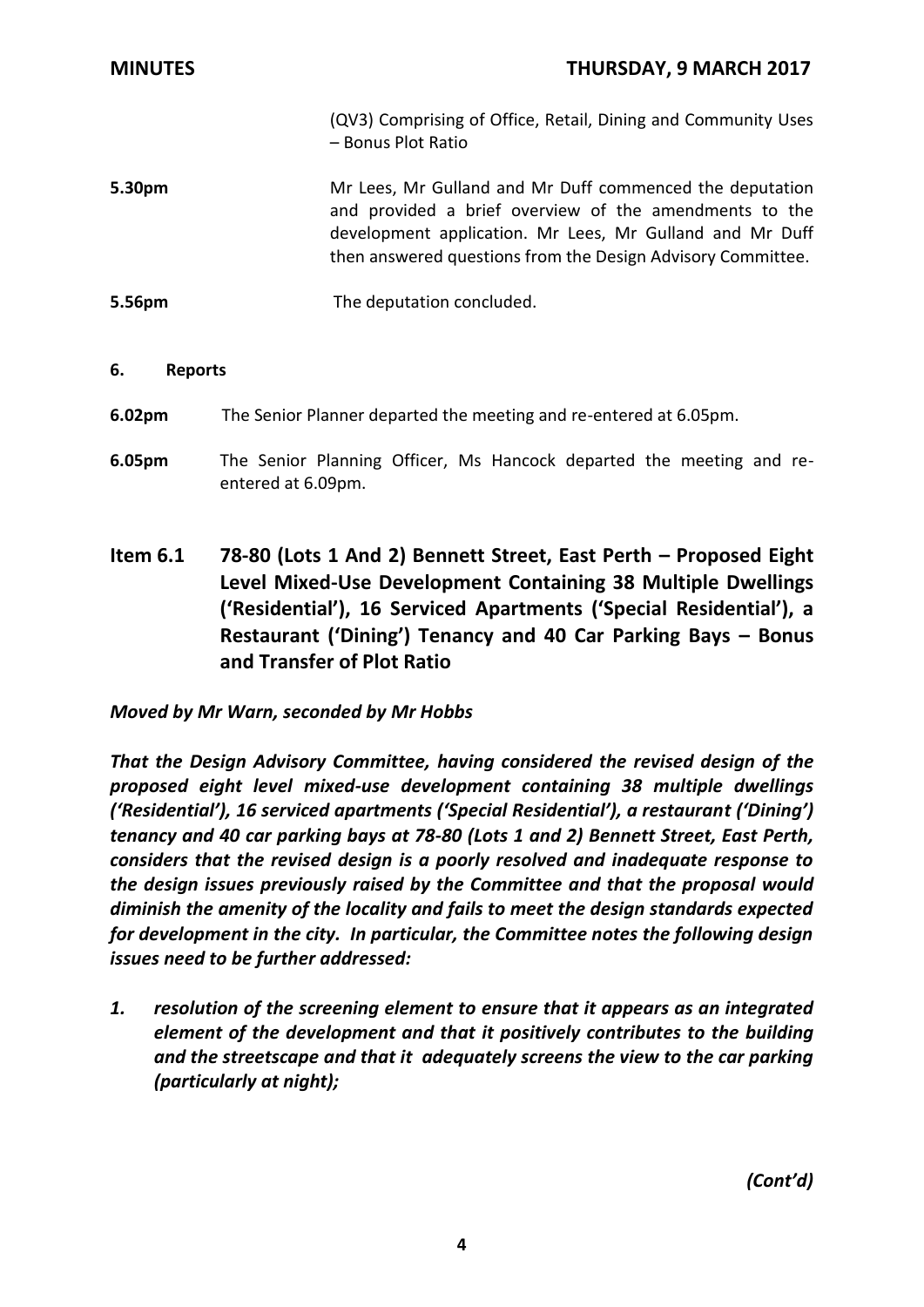- *2. the presentation of the street frontages of the proposed development, in particular to Wellington Street, which is a major city street, including a review of the amenity of the ground floor apartment and the prominent street corner presentation of the building;*
- *3. better resolution of the design in relation to the impact of direct sunlight penetration into the west facing and top floor apartments;*
- *4. the design of the canopy along Bennett Street to account for the full retention of the existing street tree; and*
- *5. ensuring the design satisfies Building Code and relevant Australian Standards, noting such matters as fire separation between floors (absence of spandrels), storm water drainage details and car park access and car bay dimensions.*

## *The motion was put and carried*

**The votes were recorded as follows:**

**For: Mr Hobbs, Mr Karotkin, Mr Mackay, Mr Sharp, Mr Smith and Mr Warn**

**Against: Nil**

- **6.19pm** The Manager Development Approvals departed the meeting and did not return.
- **Item 6.2 103 (Lot 565) Riverside Drive and 115 (Lot 483) Terrace Road, Perth – Proposed Redevelopment of the Heritage Listed Former Pumping Station and Existing Amenities Building Within Langley Park**

*Moved by Mr Mackay, seconded by Mr Sharp*

*That the Design Advisory Committee, having considered the proposed development of the heritage listed former pumping station and existing amenities building within Langley Park at 10 (Lot 565) Riverside Drive and 115 (Lot 483) Terrace Road, Perth:*

*1. considers that the proposal is unresolved, the application provides insufficient information to formally consider the proposal and its premature submission for approval is inconsistent with the orderly and proper planning for an important public space;*

*(Cont'd)*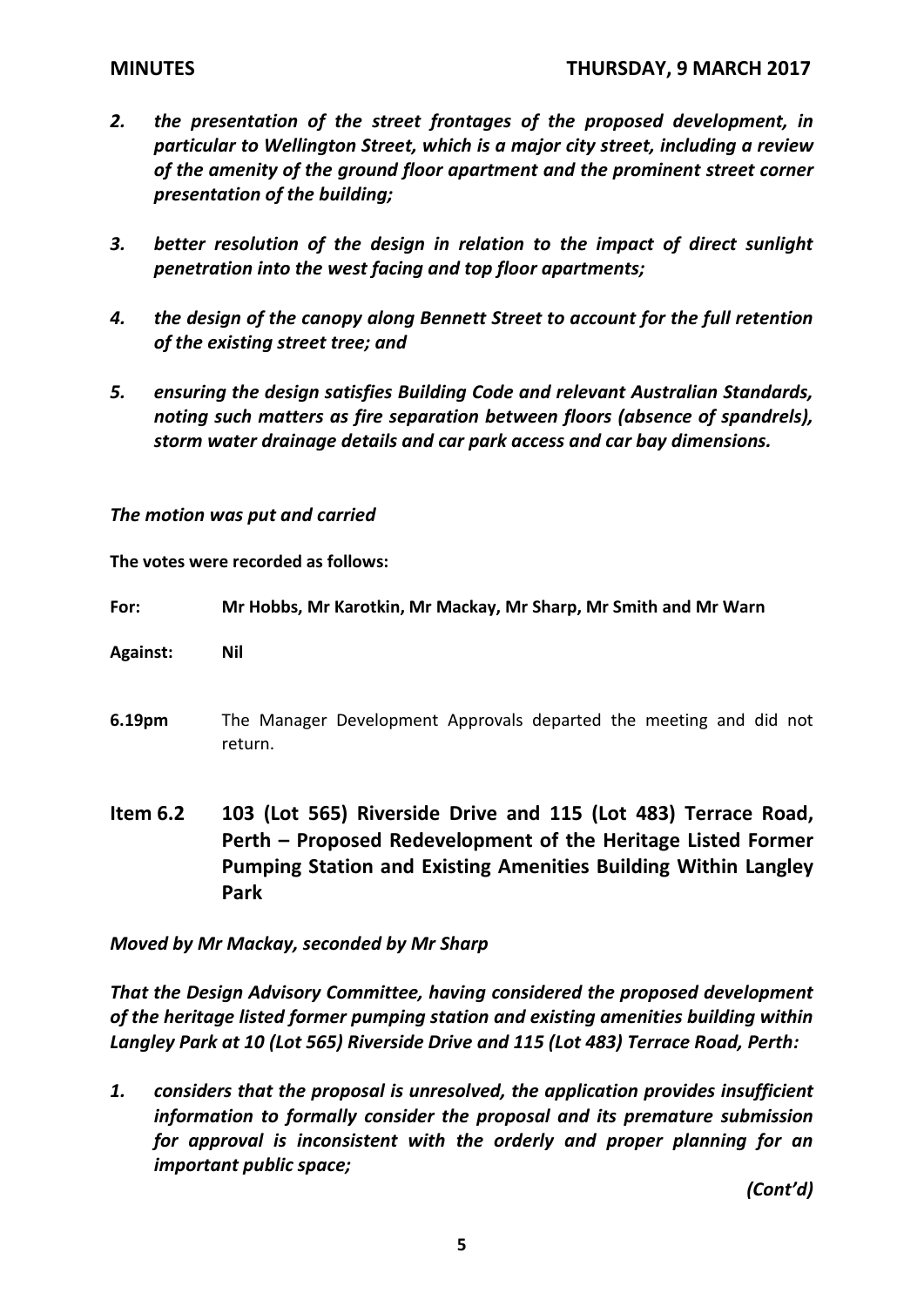- *2. recommends a master plan for Langley Park be developed to guide any future development and landscaping for the public space and to ensure the orderly and proper planning of the park.*
- *3. requests that additional detail be provided prior to further consideration by the Committee with particular consideration being given to:*
	- *3.1 the reuse of the existing toilet block being reconsidered given the age and lack of architectural merit it displays. It is noted that no public change room facilities are provided as part of the proposal;*
	- *3.2 the servicing of the proposed café including air conditioning, waste management details and extraction fans and ensuring that any servicing does not impact on the Terrace Road frontage;*
	- *3.3 fencing of a public area as it essentially privatises portions of a public park and is not supported. In any case, the use of glass fencing to the perimeter of the site is considered inappropriate in contrast to the heritage listed pumping station building;*
	- *3.4 the acoustic implications of any functions held at the café and its potential impact on nearby residents should be investigated.*

## *The motion was put and carried*

**The votes were recorded as follows:**

**For: Mr Hobbs, Mr Karotkin, Mr Mackay, Mr Sharp, Mr Smith and Mr Warn**

- **Against: Nil**
- **6.36pm** The Senior Planning Officer, Mr Colalillo departed the meeting and did not return.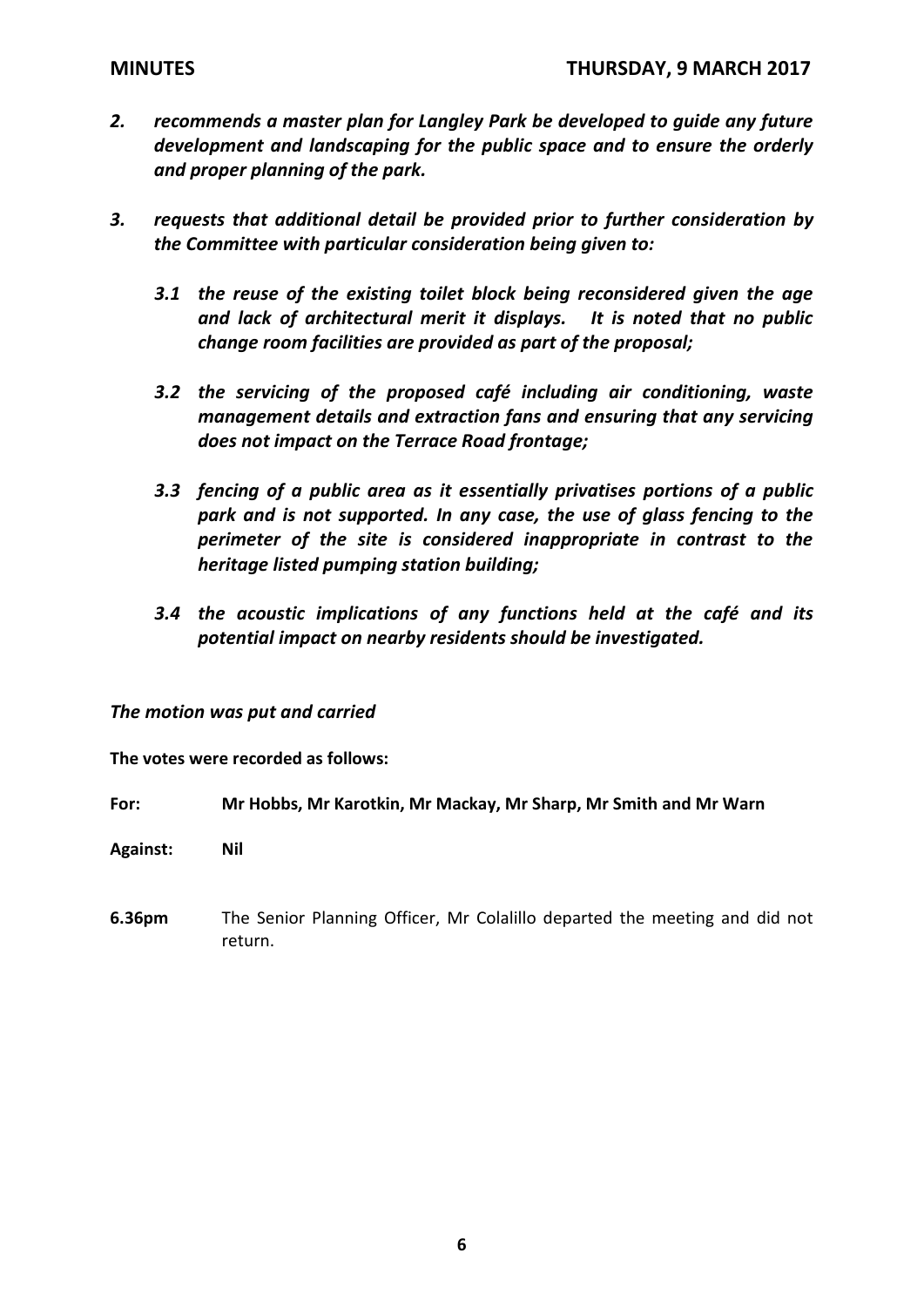**Item 6.3 250 (Lot 164) St Georges Terrace and 962 (Lot 162) and 943 (Lots 15 and 163) Hay Street Perth – Minor Amendments to the Approved Redevelopment of the Existing QV1 Public Plaza and the Construction of a 11-Level Mixed-Use Development (QV2) and a 17-Level Mixed-Use Development (QV3) Comprising of Office, Retail, Dining and Community Uses – Bonus Plot Ratio** 

# *Moved by Mr Mackay, seconded by Mr Hobbs*

*That the Design Advisory Committee, having considered the minor amendments to the approved redevelopment of the existing QV1 public plaza and the construction of a 11-level mixed-use development(QV2) and a 17-level mixed-use development (QV3) comprising of office, retail, dining and community uses including a request for bonus plot ratio at 250 (Lot 164) St Georges Terrace and 952 (Lot 162) and 943 (Lots 26 and 163) Hay Street, Perth:*

- *1. considers the minor amendments do not warrant the awarding of an additional 1% of bonus plot ratio (or additional 358m<sup>2</sup> of plot ratio floor space) because the proposal is not considered to offer improved public benefit compared to the existing approved plaza, however, the applicant could consider utilising existing unused plot ratio floor area from the QV2 and QV3 sites to undertake the proposed amendments to plot ratio floor space;*
- *2. supports the proposed minor amendments to the approved redevelopment and makes the following comments:*
	- *2.1 the proposed interim use of the approved QV2 lobby for retail use is supported as it will provide further activation of Hay Street;*
	- *2.2 the quality of the fencing to the outdoor play area for the stage one child care facility should be commensurate with the quality of the existing plaza, with any fixings to the plaza being reversible; and*
	- *2.3 the fenced outdoor play area for the temporary stage one child care facility should be approved for a maximum five year period, at which time public access to circumnavigate the void be reinstated.*

## *The motion was put and carried*

**The votes were recorded as follows:**

**For: Mr Hobbs, Mr Karotkin, Mr Mackay, Mr Sharp, Mr Smith and Mr Warn**

**Against: Nil**